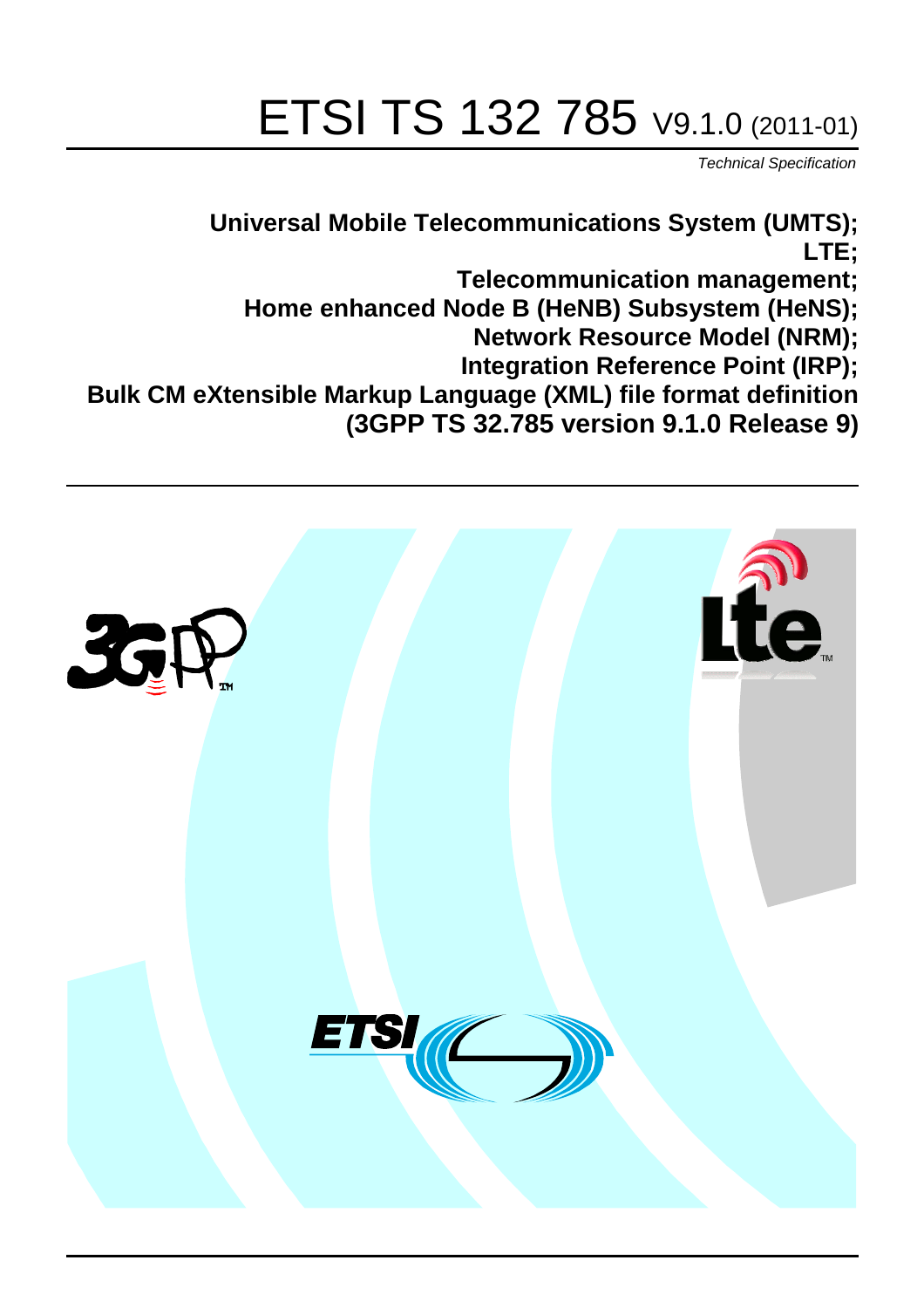Reference RTS/TSGS-0532785v910

> Keywords LTE, UMTS

#### *ETSI*

#### 650 Route des Lucioles F-06921 Sophia Antipolis Cedex - FRANCE

Tel.: +33 4 92 94 42 00 Fax: +33 4 93 65 47 16

Siret N° 348 623 562 00017 - NAF 742 C Association à but non lucratif enregistrée à la Sous-Préfecture de Grasse (06) N° 7803/88

#### *Important notice*

Individual copies of the present document can be downloaded from: [http://www.etsi.org](http://www.etsi.org/)

The present document may be made available in more than one electronic version or in print. In any case of existing or perceived difference in contents between such versions, the reference version is the Portable Document Format (PDF). In case of dispute, the reference shall be the printing on ETSI printers of the PDF version kept on a specific network drive within ETSI Secretariat.

Users of the present document should be aware that the document may be subject to revision or change of status. Information on the current status of this and other ETSI documents is available at <http://portal.etsi.org/tb/status/status.asp>

If you find errors in the present document, please send your comment to one of the following services: [http://portal.etsi.org/chaircor/ETSI\\_support.asp](http://portal.etsi.org/chaircor/ETSI_support.asp)

#### *Copyright Notification*

No part may be reproduced except as authorized by written permission. The copyright and the foregoing restriction extend to reproduction in all media.

> © European Telecommunications Standards Institute 2011. All rights reserved.

**DECT**TM, **PLUGTESTS**TM, **UMTS**TM, **TIPHON**TM, the TIPHON logo and the ETSI logo are Trade Marks of ETSI registered for the benefit of its Members.

**3GPP**TM is a Trade Mark of ETSI registered for the benefit of its Members and of the 3GPP Organizational Partners. **LTE**™ is a Trade Mark of ETSI currently being registered

for the benefit of its Members and of the 3GPP Organizational Partners.

**GSM**® and the GSM logo are Trade Marks registered and owned by the GSM Association.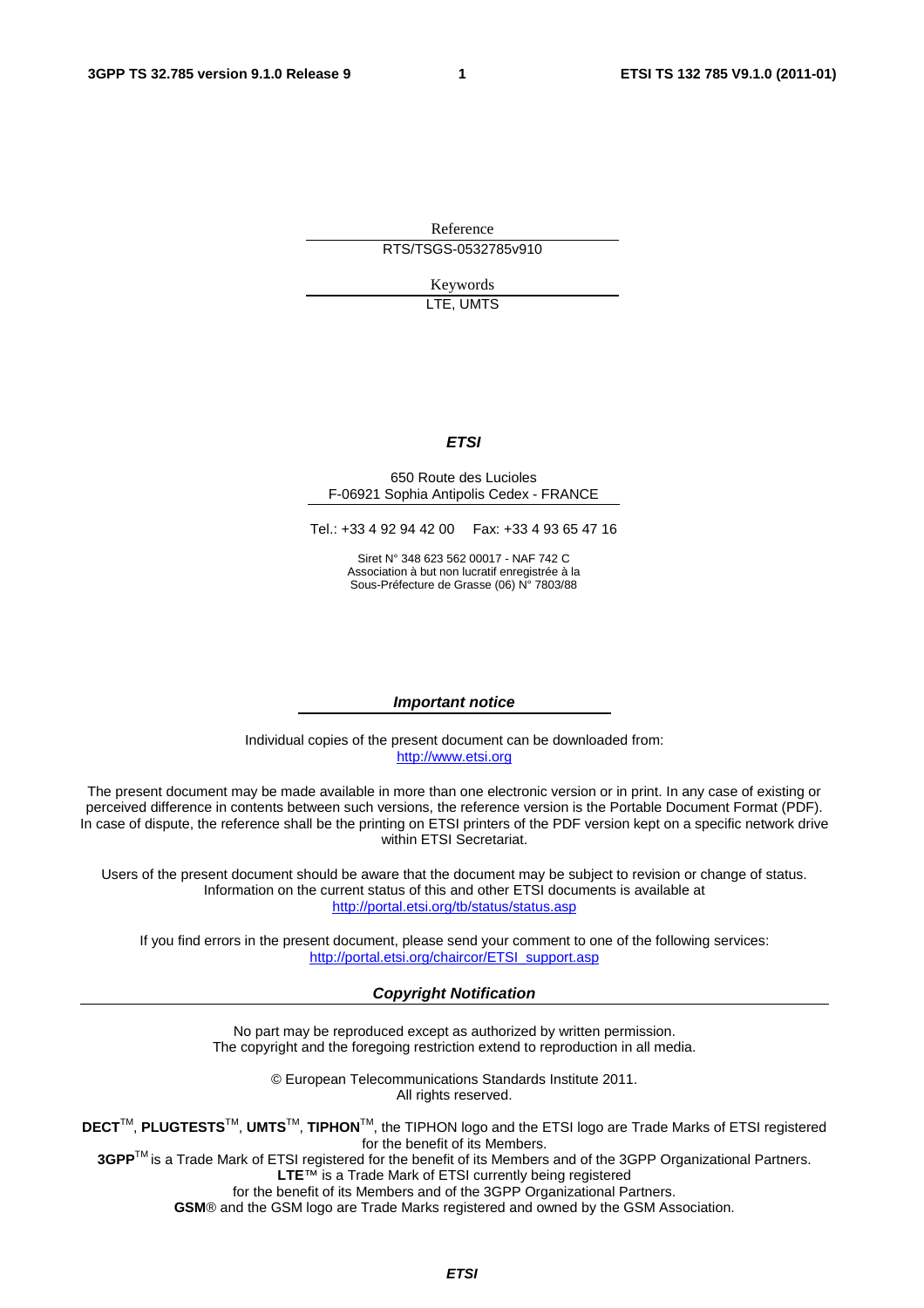### Intellectual Property Rights

IPRs essential or potentially essential to the present document may have been declared to ETSI. The information pertaining to these essential IPRs, if any, is publicly available for **ETSI members and non-members**, and can be found in ETSI SR 000 314: *"Intellectual Property Rights (IPRs); Essential, or potentially Essential, IPRs notified to ETSI in respect of ETSI standards"*, which is available from the ETSI Secretariat. Latest updates are available on the ETSI Web server [\(http://webapp.etsi.org/IPR/home.asp\)](http://webapp.etsi.org/IPR/home.asp).

Pursuant to the ETSI IPR Policy, no investigation, including IPR searches, has been carried out by ETSI. No guarantee can be given as to the existence of other IPRs not referenced in ETSI SR 000 314 (or the updates on the ETSI Web server) which are, or may be, or may become, essential to the present document.

#### Foreword

This Technical Specification (TS) has been produced by ETSI 3rd Generation Partnership Project (3GPP).

The present document may refer to technical specifications or reports using their 3GPP identities, UMTS identities or GSM identities. These should be interpreted as being references to the corresponding ETSI deliverables.

The cross reference between GSM, UMTS, 3GPP and ETSI identities can be found under [http://webapp.etsi.org/key/queryform.asp.](http://webapp.etsi.org/key/queryform.asp)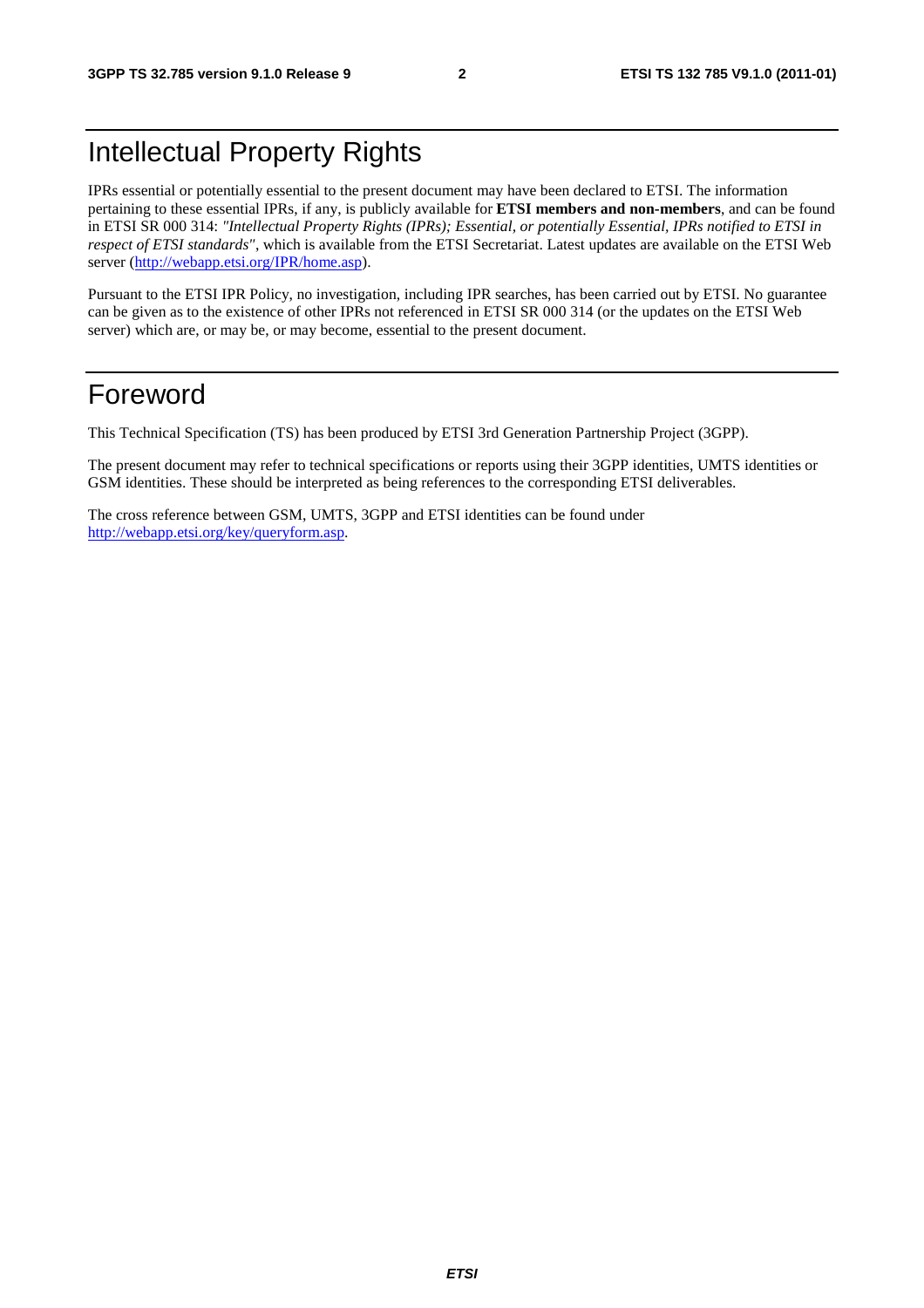$\mathbf{3}$ 

## Contents

|                 |                               | $\textbf{For} \texttt{word}.\textcolor{red}{\textbf{Con} \texttt{f} \texttt{1}, \texttt{1}, \texttt{1}, \texttt{1}, \texttt{1}} \texttt{1}, \texttt{1}, \texttt{2}, \texttt{3}, \texttt{4}, \texttt{5}, \texttt{6}, \texttt{6}, \texttt{7}, \texttt{8}, \texttt{9}, \texttt{1}, \texttt{1}, \texttt{1}, \texttt{1}, \texttt{1}, \texttt{1}, \texttt{1}, \texttt{1}, \texttt{1}, \texttt{1}, \texttt{1}, \texttt{1}, \texttt{1}, \texttt{1}, \texttt{1}, \texttt{$ |  |
|-----------------|-------------------------------|-------------------------------------------------------------------------------------------------------------------------------------------------------------------------------------------------------------------------------------------------------------------------------------------------------------------------------------------------------------------------------------------------------------------------------------------------------------------|--|
|                 |                               |                                                                                                                                                                                                                                                                                                                                                                                                                                                                   |  |
|                 |                               |                                                                                                                                                                                                                                                                                                                                                                                                                                                                   |  |
| $\mathbf{1}$    |                               |                                                                                                                                                                                                                                                                                                                                                                                                                                                                   |  |
| 2               |                               |                                                                                                                                                                                                                                                                                                                                                                                                                                                                   |  |
| 3<br>3.1<br>3.2 |                               |                                                                                                                                                                                                                                                                                                                                                                                                                                                                   |  |
| $\overline{4}$  |                               |                                                                                                                                                                                                                                                                                                                                                                                                                                                                   |  |
| 5<br>5.1<br>5.2 |                               |                                                                                                                                                                                                                                                                                                                                                                                                                                                                   |  |
|                 | <b>Annex A (normative):</b>   |                                                                                                                                                                                                                                                                                                                                                                                                                                                                   |  |
|                 | <b>Annex B</b> (informative): |                                                                                                                                                                                                                                                                                                                                                                                                                                                                   |  |
|                 |                               |                                                                                                                                                                                                                                                                                                                                                                                                                                                                   |  |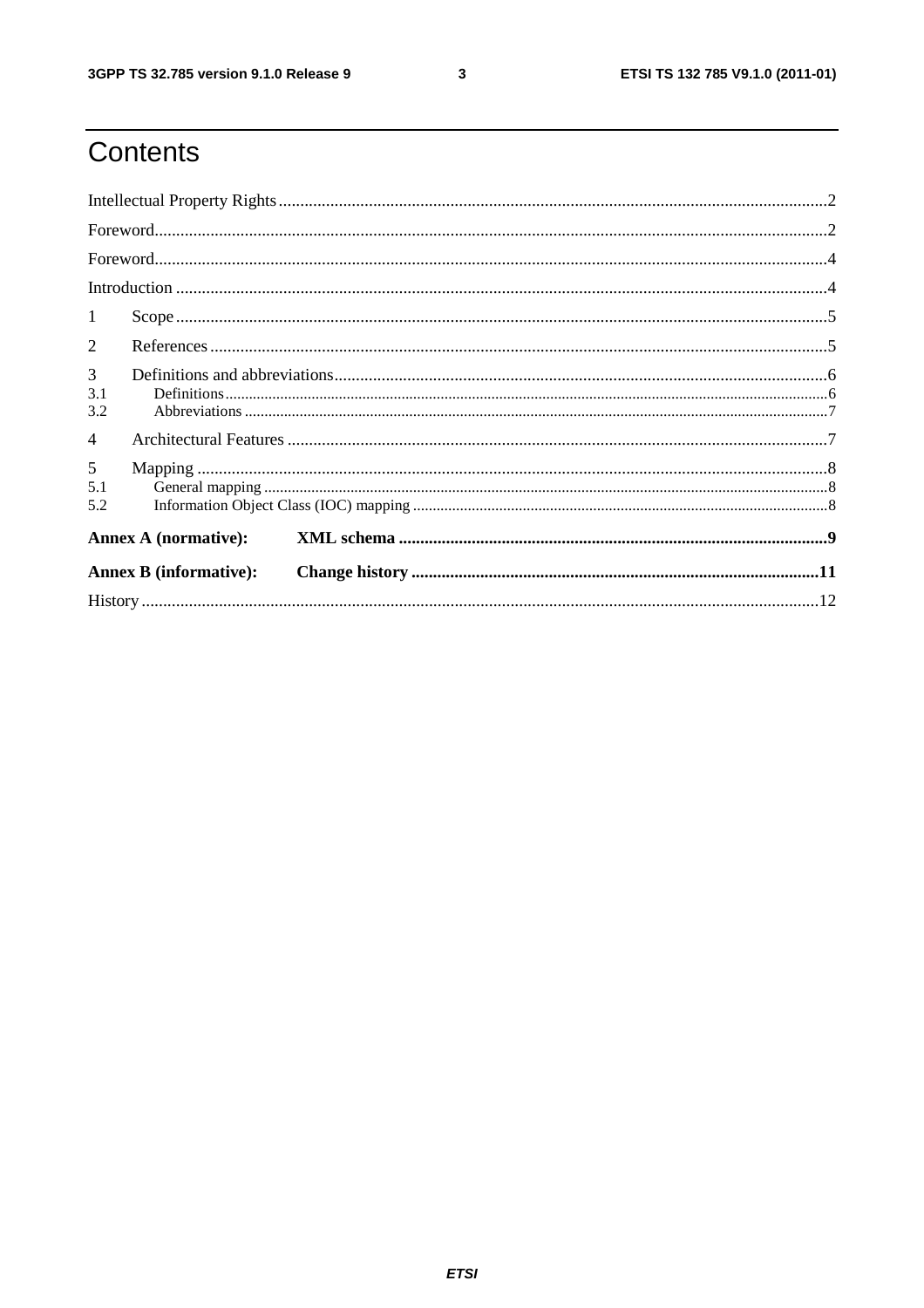#### Foreword

This Technical Specification has been produced by the 3<sup>rd</sup> Generation Partnership Project (3GPP).

The contents of the present document are subject to continuing work within the TSG and may change following formal TSG approval. Should the TSG modify the contents of the present document, it will be re-released by the TSG with an identifying change of release date and an increase in version number as follows:

Version x.y.z

where:

- x the first digit:
	- 1 presented to TSG for information;
	- 2 presented to TSG for approval;
	- 3 or greater indicates TSG approved document under change control.
- y the second digit is incremented for all changes of substance, i.e. technical enhancements, corrections, updates, etc.
- z the third digit is incremented when editorial only changes have been incorporated in the document.

#### Introduction

**.** 

The present document is part of a TS-family covering the 3<sup>rd</sup> Generation Partnership Project Technical Specification Group Services and System Aspects, Telecommunication management; as identified below:

| 32.785: | Telecommunication management; Home eNode B Subsystem (HeNS) Network Resource<br>Model (NRM) Integration Reference Point (IRP): Bulk CM eXtensible Markup Language<br>(XML) file format definition     |
|---------|-------------------------------------------------------------------------------------------------------------------------------------------------------------------------------------------------------|
| 32.783: | Telecommunication management; Home eNode B Subsystem (HeNS) Network Resource Model<br>(NRM) Integration Reference Point (IRP): Common Object Request Broker Architecture<br>(CORBA) Solution Set (SS) |
| 32.782: | Telecommunication management; Home eNode B Subsystem (HeNS) Network Resource Model<br>(NRM) Integration Reference Point (IRP): Information Service (IS)                                               |
| 32.781: | Telecommunication management; Home eNode B Subsystem (HeNS) Network Resource Model<br>(NRM) Integration Reference Point (IRP): Requirements                                                           |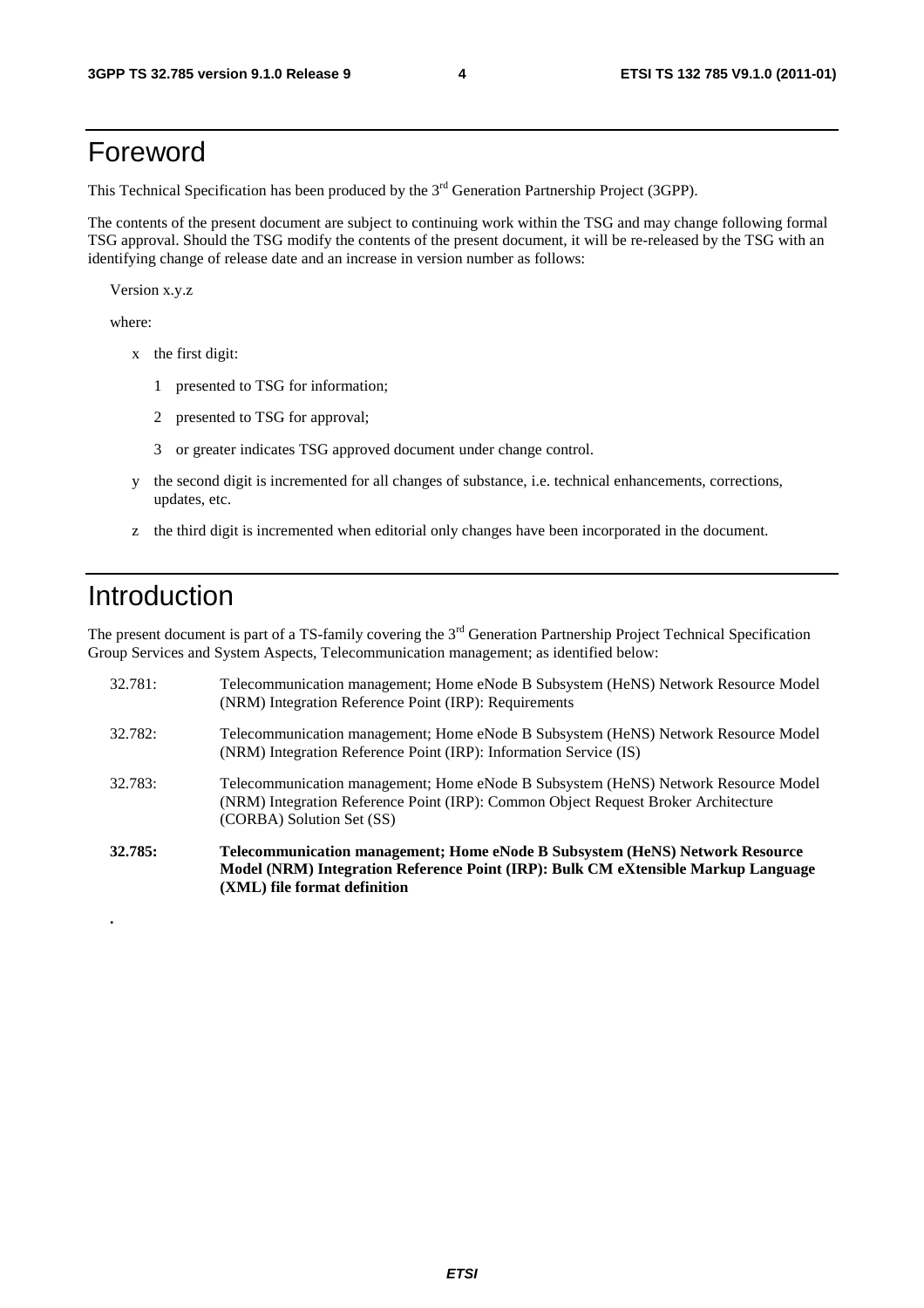#### 1 Scope

The present document provides the XML file format definition for the HeNS Network Resource Model IRP IS [2].

An application of these XML definitions is to build a configuration file for transfer with the Bulk CM IRP using either CORBA Solution Set of 3GPP TS 32.613 [3] or the SOAP Solution Set of 3GPP TS 32.617 [5]. For this application, the basic part of the XML file format definition is provided by 3GPP TS 32.615 [4].

Other applications of these XML definitions are the SOAP solution sets of other IRPs that perform operations on managed objects, for example the Basic CM IRP SOAP SS of 3GPP TS 32.607 [6].

#### 2 References

The following documents contain provisions which, through reference in this text, constitute provisions of the present document.

- References are either specific (identified by date of publication, edition number, version number, etc.) or non-specific.
- For a specific reference, subsequent revisions do not apply.
- For a non-specific reference, the latest version applies. In the case of a reference to a 3GPP document (including a GSM document), a non-specific reference implicitly refers to the latest version of that document *in the same Release as the present document*.
- [1] 3GPP TR 21.905: "Vocabulary for 3GPP Specifications".
- [2] 3GPP TS 32.782: "Telecommunication management; Home enhanced Node B (HeNB) Subsystem (HeNS) Network Resource Model (NRM) Integration Reference Point (IRP); Information Service (IS)".
- [3] 3GPP TS 32.613: "Telecommunication management; Configuration Management (CM); Bulk CM Integration Reference Point (IRP); Common Object Request Broker Architecture (CORBA) Solution Set (SS)".
- [4] 3GPP TS 32.615: "Telecommunication management; Configuration Management (CM); Bulk CM Integration Reference Point (IRP); eXtensible Markup Language (XML) file format definition".
- [5] 3GPP TS 32.617: "Telecommunication management; Configuration Management (CM); Bulk CM Integration Reference Point (IRP); SOAP Solution Set (SS)".
- [6] 3GPP TS 32.607: "Telecommunication management; Configuration Management (CM); Basic CM Integration Reference Point (IRP); SOAP Solution Set (SS)".
- [7] W3C REC-xml-20001006: "Extensible Markup Language (XML) 1.0 (Second Edition)".
- [8] W3C REC-xmlschema-0-20010502: "XML Schema Part 0: Primer".
- [9] W3C REC-xmlschema-1-20010502: "XML Schema Part 1: Structures".
- [10] W3C REC-xmlschema-2-20010502: "XML Schema Part 2: Datatypes".
- [11] W3C REC-xml-names-19990114: "Namespaces in XML".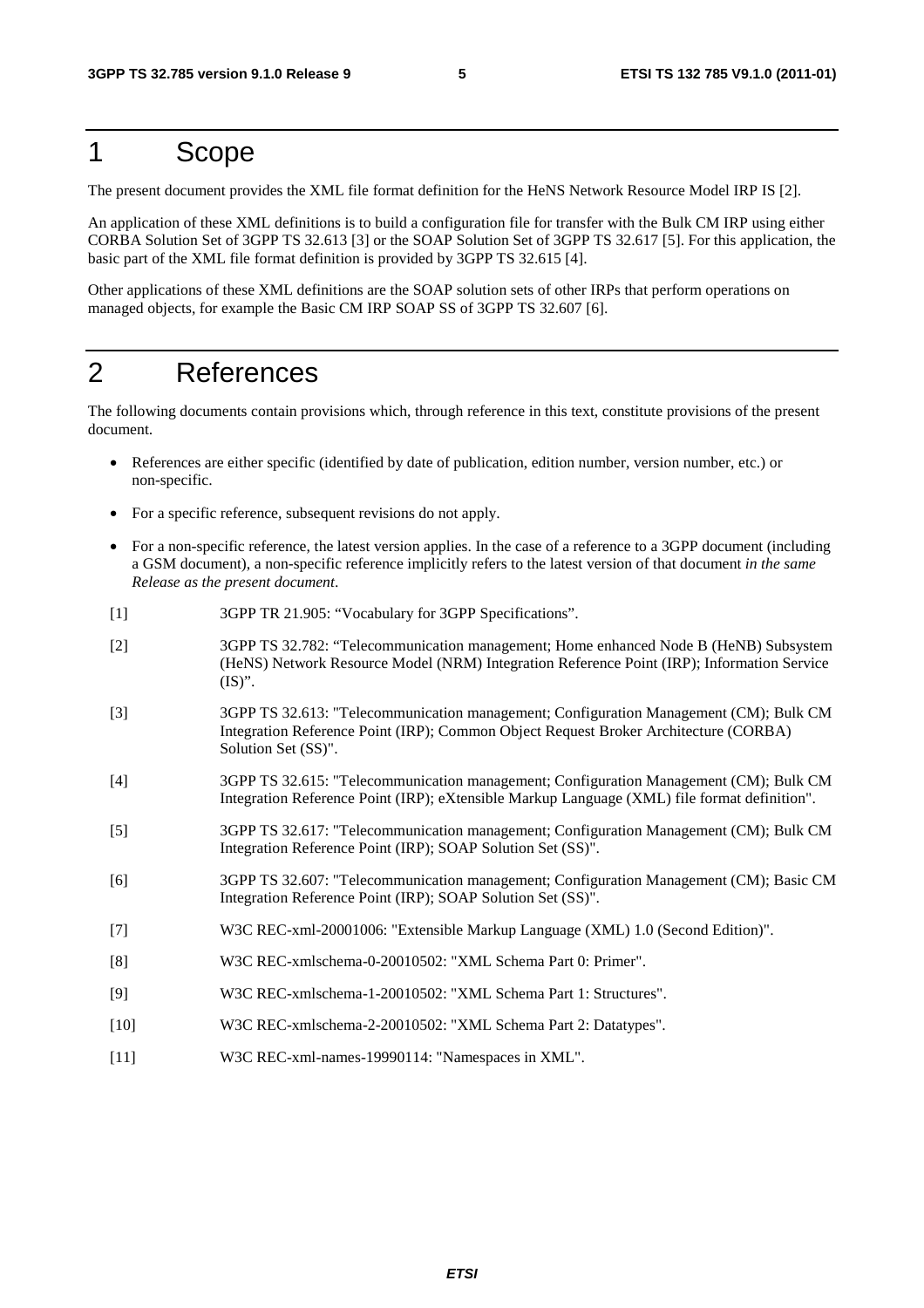#### 3 Definitions and abbreviations

#### 3.1 Definitions

For the purposes of the present document, the terms and definitions given in TR 21.905 [1] and the following apply. A term defined in the present document takes precedence over the definition of the same term, if any, in TR 21.905 [1].

**XML file:** file containing an XML document

**XML document:** composed of the succession of an optional XML declaration followed by a root XML element

NOTE: See [7]; in the scope of the present document.

**XML declaration:** it specifies the version of XML being used

NOTE: See [7].

**XML element:** has a type, is identified by a name, may have a set of XML attribute specifications and is either composed of the succession of an XML start-tag followed by the XML content of the XML element followed by an XML end-tag, or composed simply of an XML empty-element tag; each XML element may contain other XML elements

NOTE: See [7].

**empty XML element:** having an empty XML content; an empty XML element still possibly has a set of XML attribute specifications; an empty XML element is either composed of the succession of an XML start-tag directly followed by an XML end-tag, or composed simply of an XML empty-element tag

NOTE: See [7].

**XML content (of an XML element):** empty if the XML element is simply composed of an XML empty-element tag; otherwise the part, possibly empty, of the XML element between its XML start-tag and its XML end-tag

**XML start-tag:** the beginning of a non-empty XML element is marked by an XML start-tag containing the name and the set of XML attribute specifications of the XML element

NOTE: See [7].

**XML end-tag:** the end of a non-empty XML element is marked by an XML end-tag containing the name of the XML element

NOTE: See [7].

**XML empty-element tag:** composed simply of an empty-element tag containing the name and the set of XML attribute specifications of the XML element

NOTE: See [7].

**XML attribute specification:** has a name and a value

NOTE: See [7].

**DTD:** defines structure and content constraints to be respected by an XML document to be valid with regard to this DTD

NOTE: See [7].

**XML schema:** more powerful than a DTD, an XML schema defines structure and content constraints to be respected by an XML document to conform with this XML schema; through the use of XML namespaces several XML schemas can be used together by a single XML document; an XML schema is itself also an XML document that shall conform with the XML schema for XML schemas

NOTE: See [8], [9] and [10].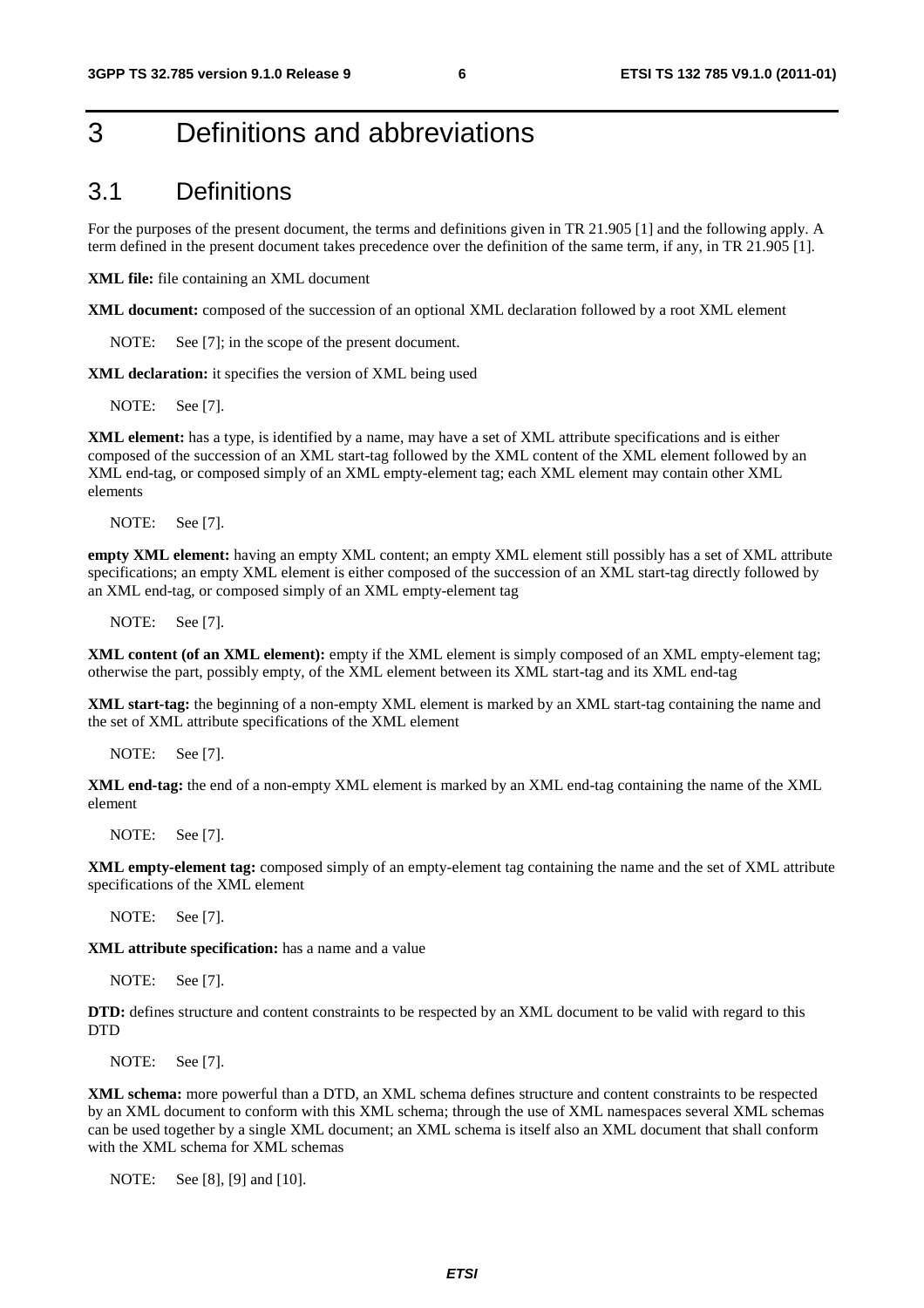**XML namespace:** enables qualifying element and attribute names used in XML documents by associating them with namespaces identified by different XML schemas

NOTE: See [11], in the scope of the present document.

**XML complex type:** defined in an XML schema; cannot be directly used in an XML document; can be the concrete type or the derivation base type for an XML element type or for another XML complex type; ultimately defines constraints for an XML element on its XML attribute specifications and/or its XML content

NOTE: See [8], [9] and [10].

**XML element type:** declared by an XML schema; can be directly used in an XML document; as the concrete type of an XML element, directly or indirectly defines constraints on its XML attribute specifications and/or its XML content; can also be the concrete type or the derivation base type for another XML element type

NOTE: See [8], [9] and [10].

#### 3.2 Abbreviations

For the purposes of the present document, the abbreviations given in TR 21.905 [1] and the following apply. An abbreviation defined in the present document takes precedence over the definition of the same abbreviation, if any, in TR 21.905 [1].

| CM <sub></sub> | <b>Configuration Management</b>    |
|----------------|------------------------------------|
| <b>DTD</b>     | Document Type Definition           |
| <b>HeNB</b>    | Home enhanced Node B               |
| <b>HeNS</b>    | Home enhanced Node B Subsystem     |
| HeNB-GW        | Home enhanced Node B Gateway       |
| <b>IRP</b>     | <b>Integration Reference Point</b> |
| <b>IS</b>      | <b>Information Service</b>         |
| <b>NRM</b>     | Network Resource Model             |
| XML            | eXtensible Markup Language         |
|                |                                    |

#### 4 Architectural Features

The overall architectural feature of HeNS Network Resource Model IRP is specified in 3GPP TS 32.782 [2]. This clause specifies features that are specific to the XML definitions.

The XML definitions of this document specify the schema for configuration content.

When using the XML definitions for a configuration file transfer with the Bulk CM IRP, using either CORBA Solution Set of 3GPP TS 32.613 [3] or SOAP Solution Set of 3GPP TS 32.617 [5], the basic part of the XML file format definition is provided by 3GPP TS 32.615 [4]. The XML definitions of this document provide the schema for the configuration content to be included in such a configuration file.

When using the XML definitions with a SOAP solution set of any interface IRP that perform operations on managed objects, for example the Basic CM IRP SOAP SS of 3GPP TS 32.607 [6], the XML definitions of this document provides the schema for the configuration content operated on by the interface IRP. Such configuration content can be name of managed object and, if applicable, IOC attributes.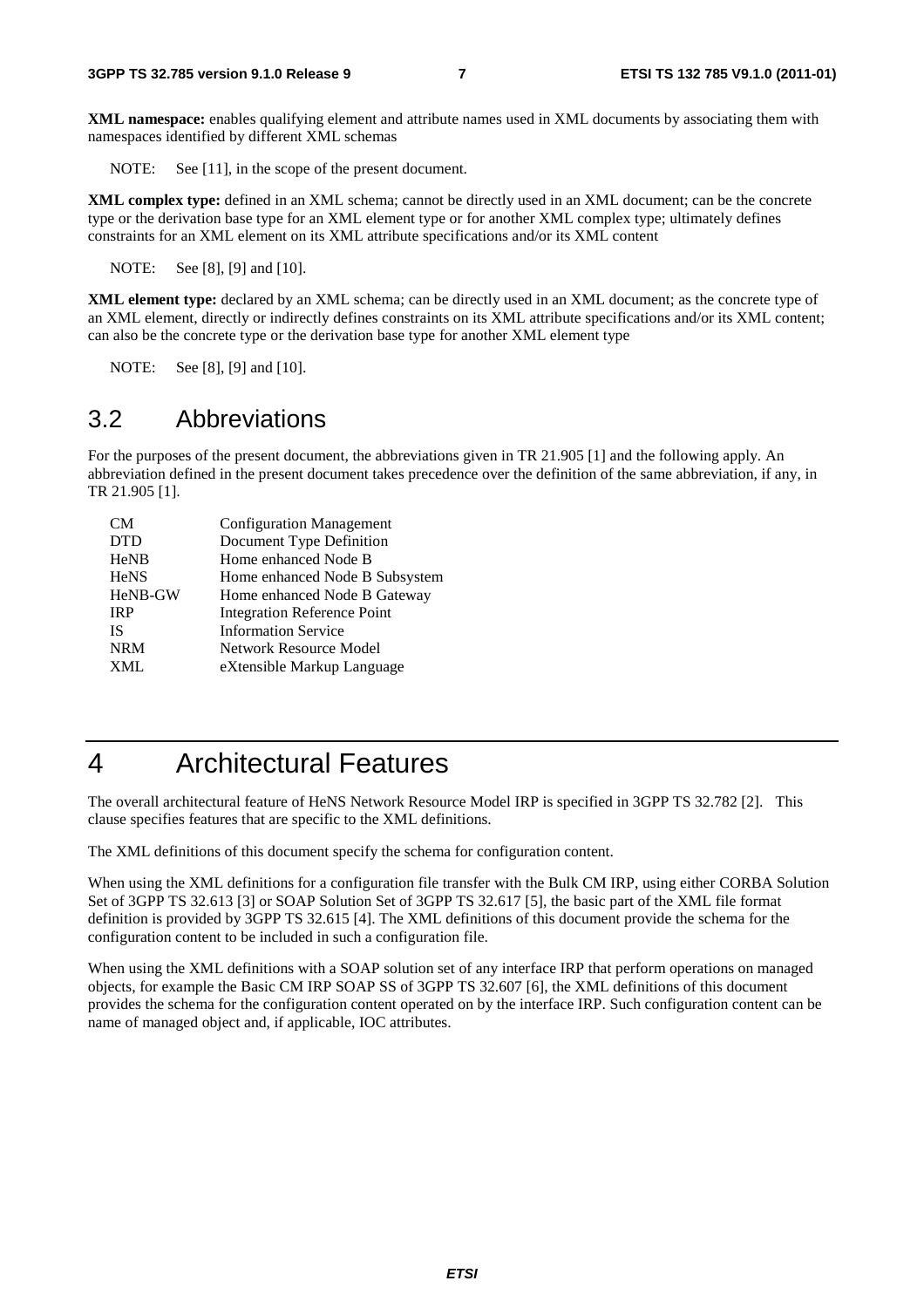### 5 Mapping

#### 5.1 General mapping

An IOC maps to an XML element of the same name as the IOC's name in the IS. An IOC attribute maps to a subelement of the corresponding IOC's XML element, and the name of this sub-element is the same as the attribute's name in the IS.

#### 5.2 Information Object Class (IOC) mapping

Annex A of the present document defines the NRM-specific XML schema hensNrm.xsd for the HeNS Network Resources IRP NRM defined in 3GPP TS 32.782 [2].

XML schema hensNrm.xsd explicitly declares NRM-specific XML element types for the related NRM.

The definition of those NRM-specific XML element types complies with the generic mapping rules defined in 3GPP TS 32.615 [4].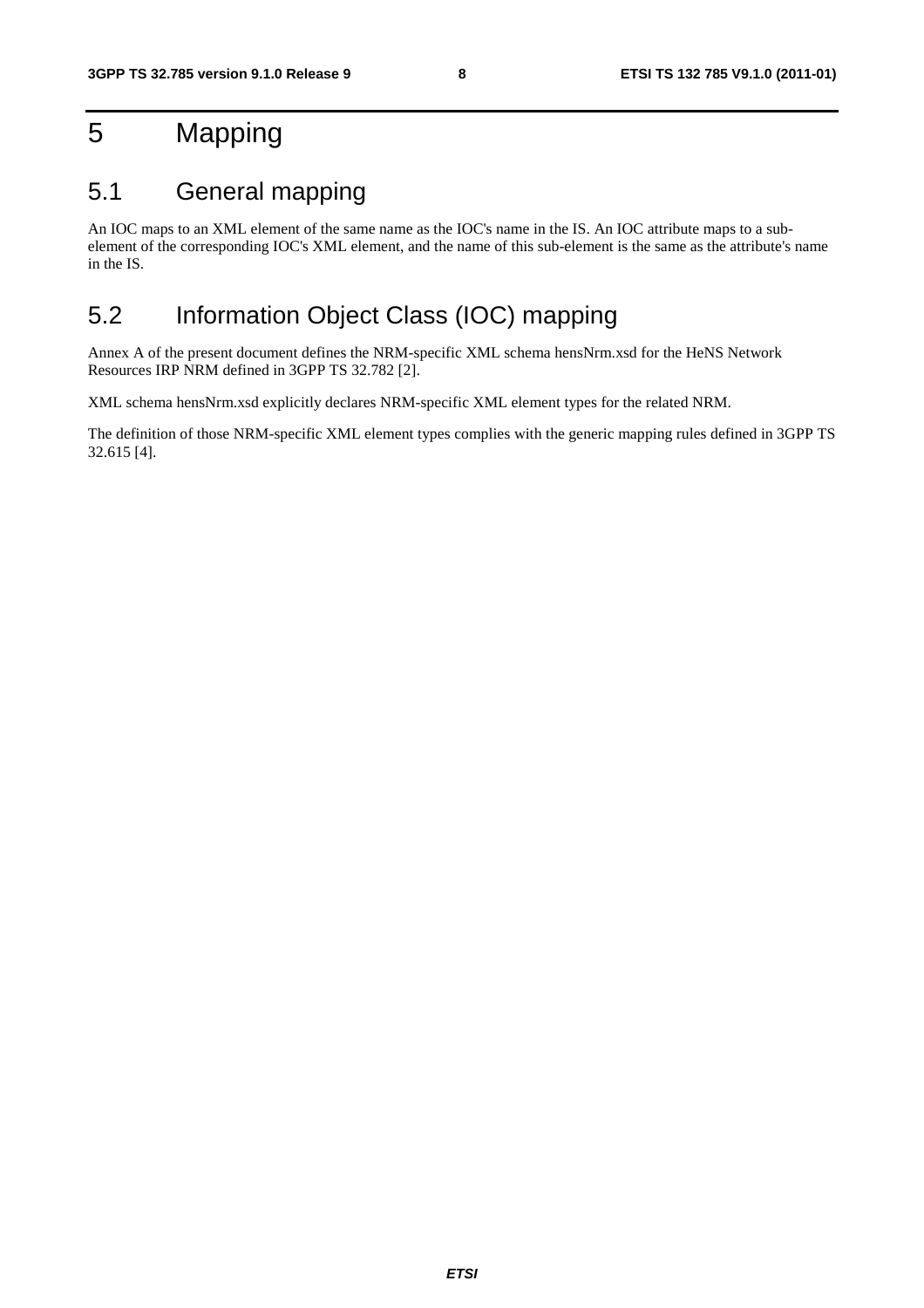### Annex A (normative): XML schema

The following XML schema hensNrm.xsd is the NRM-specific schema for the HeNS Network Resources IRP NRM defined in 3GPP TS 32.782 [1]:

```
<?xml version="1.0" encoding="UTF-8"?> 
<! - -
  3GPP TS 32.785 HeNS Network Resources IRP 
  Bulk CM Configuration data file NRM-specific XML schema 
  hensNrm.xsd 
--> 
<schema 
  targetNamespace= 
"http://www.3gpp.org/ftp/specs/archive/32_series/32.785#hensNrm" 
  elementFormDefault="qualified" 
  xmlns="http://www.w3.org/2001/XMLSchema" 
  xmlns:xn= 
"http://www.3gpp.org/ftp/specs/archive/32_series/32.625#genericNrm" 
  xmlns:un= 
"http://www.3gpp.org/ftp/specs/archive/32_series/32.785#hensNrm" 
  xmlns:gn= 
"http://www.3gpp.org/ftp/specs/archive/32_series/32.655#geranNrm" 
  xmlns:sm= 
"http://www.3gpp.org/ftp/specs/archive/32_series/32.675#stateManagementIRP" 
  xmlns:epc= 
"http://www.3gpp.org/ftp/specs/archive/32_series/32.755#epcNrm" 
> 
  <import 
   namespace= 
"http://www.3gpp.org/ftp/specs/archive/32_series/32.625#genericNrm" 
 / <import 
   namespace= 
"http://www.3gpp.org/ftp/specs/archive/32_series/32.655#geranNrm" 
 / <import 
    namespace= 
"http://www.3gpp.org/ftp/specs/archive/32_series/32.755#epcNrm" 
 / <import 
   namespace= 
"http://www.3gpp.org/ftp/specs/archive/32_series/32.675#stateManagementIRP" 
  /> 
  <!-- HeNS network Resources IRP NRM class associated XML elements --> 
  <element 
    name="HeNBGWFunction" 
    substitutionGroup="xn:ManagedElementOptionallyContainedNrmClass" 
 \ddot{\phantom{1}} <complexType> 
      <complexContent> 
        <extension base="xn:NrmClass"> 
         <sequence> 
           <element name="attributes" minOccurs="0"> 
             <complexType> 
               <all> 
                   <element name="henbgwId" type="string" minOccurs="0"/> 
                 <element name="userLabel" type="string" minOccurs="0"/> 
                 <element name="iPConfigInfo" type="string" minOccurs="0"/> 
                 <element name="maxNbrHeNBRegistered" type="integer" minOccurs="0"/> 
                 <element name="maxPacketCapability" type="integer" minOccurs="0"/> 
               </all> 
             </complexType> 
           </element> 
           <choice minOccurs="0" maxOccurs="unbounded"> 
             <element ref="epc:EP_RP_EPS"/> 
             <element ref="xn:VsDataContainer"/> 
           </choice>
```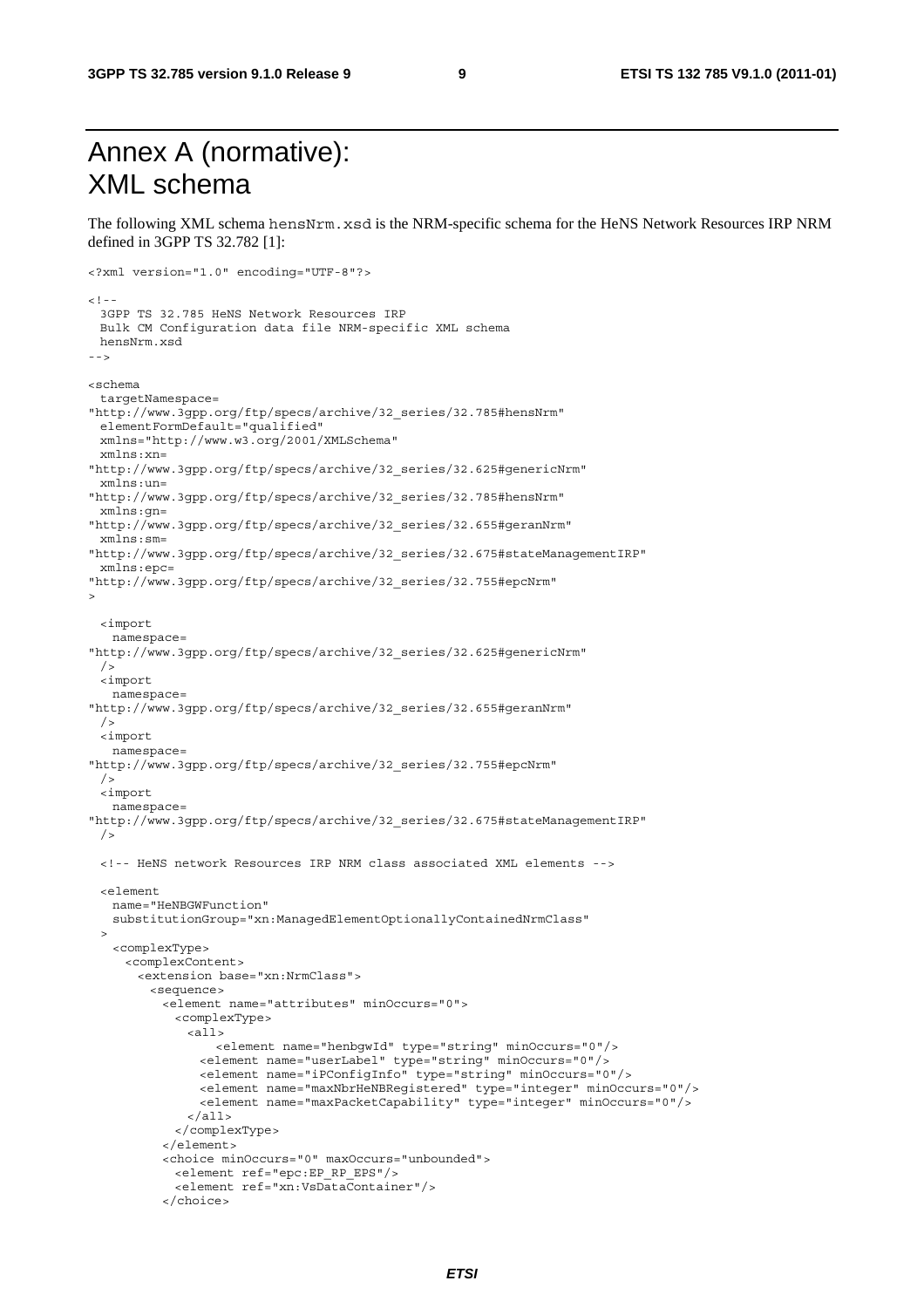```
 </sequence> 
      </extension> 
    </complexContent> 
  </complexType> 
 </element> 
 <element name="HeNBProfile"> 
  <complexType> 
    <complexContent> 
      <extension base="xn:NrmClass"> 
        <sequence> 
          <element name="attributes" minOccurs="0"> 
            <complexType> 
              <all> 
               <element name="userLabel" type="string" minOccurs="0"/> 
                <element name="configuration" type="string" minOccurs="0"/> 
               <element name="criterion" type="string" minOccurs="0"/> 
             \langleall> </complexType> 
          </element> 
          <choice minOccurs="0" maxOccurs="unbounded"> 
            <element ref="xn:VsDataContainer"/> 
          </choice> 
        </sequence> 
      </extension> 
    </complexContent> 
  </complexType> 
 </element> 
 <element name="HeMSFunction"> 
  <complexType> 
    <complexContent> 
      <extension base="xn:NrmClass"> 
        <sequence> 
          <element name="attributes" minOccurs="0"> 
            <complexType> 
             <sub>all></sub></sub>
                <element name="userLabel" type="string" minOccurs="0"/> 
              </all> 
            </complexType> 
          </element> 
          <choice minOccurs="0" maxOccurs="unbounded"> 
            <element ref="xn:VsDataContainer"/> 
            <element ref="un:HeNBProfile"/> 
          </choice> 
        </sequence> 
      </extension> 
    </complexContent> 
  </complexType> 
 </element>
```

```
</schema>
```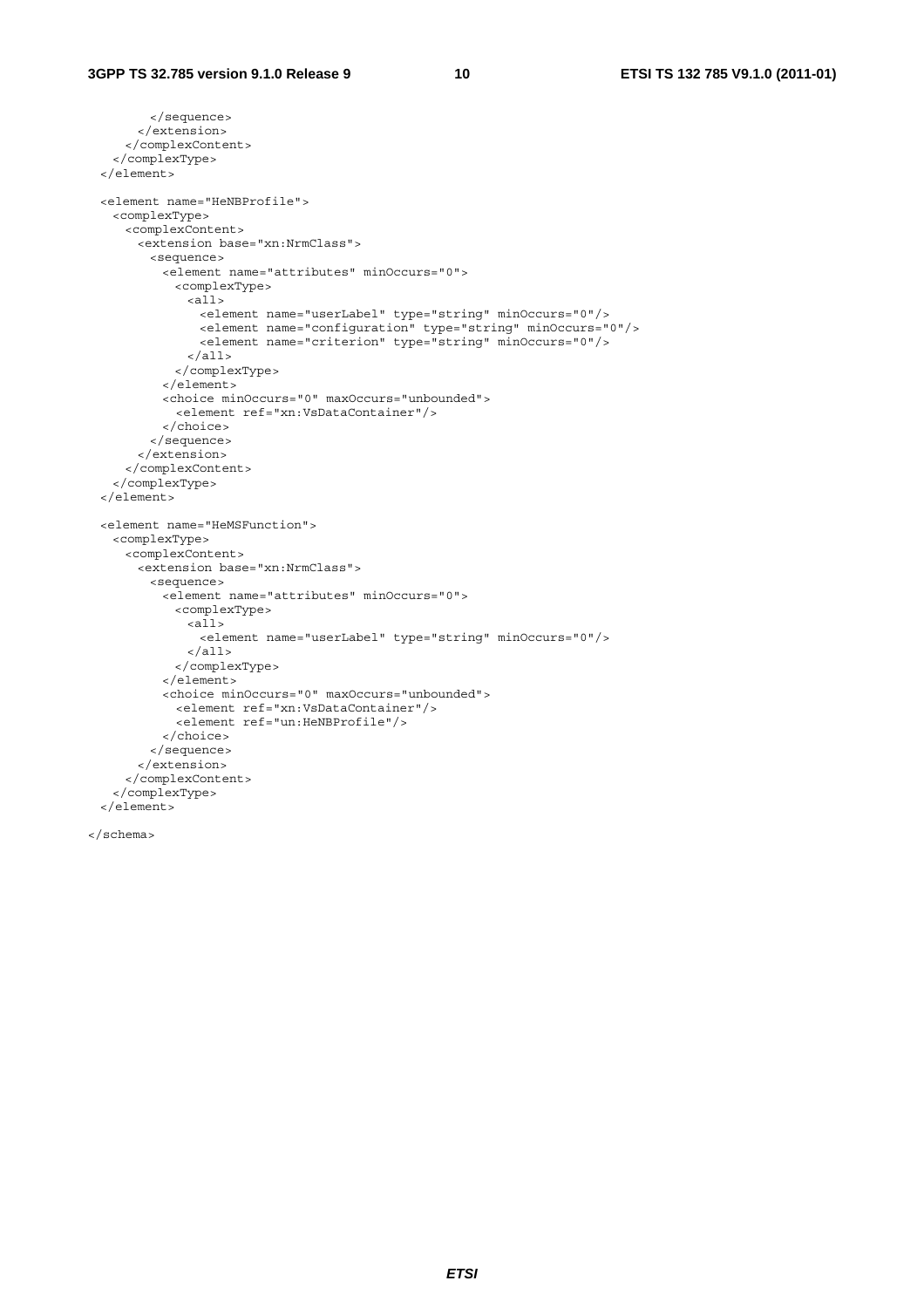### Annex B (informative): Change history

| <b>Change history</b> |              |                   |       |        |                                                 |            |            |
|-----------------------|--------------|-------------------|-------|--------|-------------------------------------------------|------------|------------|
| <b>Date</b>           | <b>ITSG#</b> |                   |       |        | <b>ITSG Doc. ICR IRev   Subject/Comment</b>     | <b>Old</b> | <b>New</b> |
| Mar 2010 SA#47        |              | SP-100065         |       | $\sim$ | Presentation to SA for information and approval | .          | 1.0.0      |
| Mar 2010 --           |              | ---               | $- -$ | $- -$  | Publication of SA approved version              | 1.0.0      | 9.0.0      |
| Dec 2010 SA#50        |              | ISP-100858 001 -- |       |        | Correcting the HeNS XML namespace prefix        | 9.0.0      | 9.1.0      |